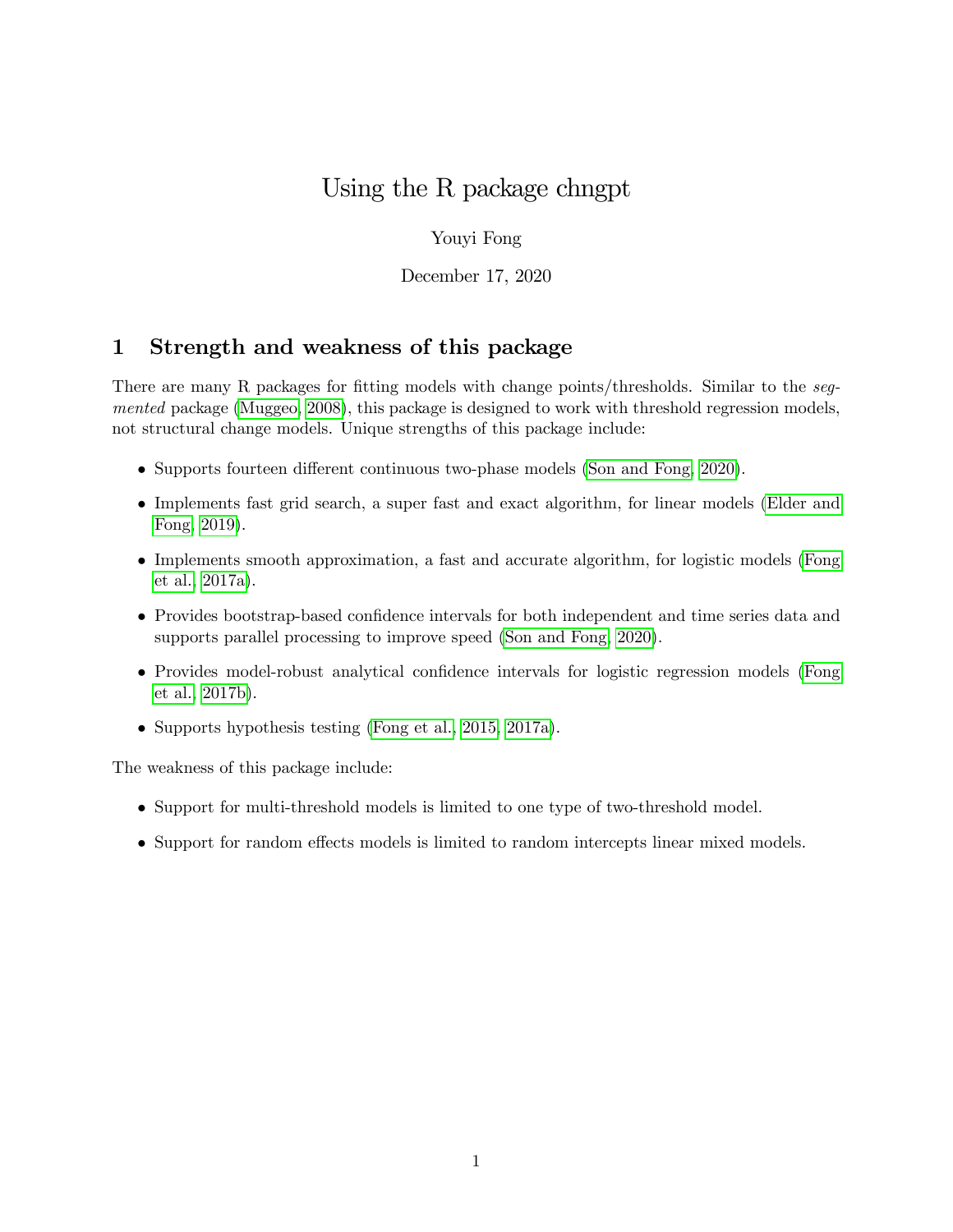# 2 Types of threshold effects supported

This package supports 14 types of continuous two-phase models (one threshold), 1 type of continuous three-phase model (two thresholds), and 2 types of discontinuous (jump) two-phase models.

#### 2.1 Continuous two-phase models

Continuous two-phase models are continuous at the threshold. They are also known as kink models or broken-stick models. The package support the following continuous two-phase models:



Figure 2.1: Types of continuous two-phase models supported in chngpt.

Piecewise linear two-phase models are studied in [Fong et al.](#page-19-4) [\(2017b\)](#page-19-4) and [Elder and Fong](#page-19-2) [\(2019\)](#page-19-2), two-phase polynomial models are studied in [Son and Fong](#page-19-1) [\(2020\)](#page-19-1). The two digits in the model names refer to the highest order of polynomials before and after the threshold, respectively. If the model name ends with 'c', the model is constrained and become smoother. The parameterization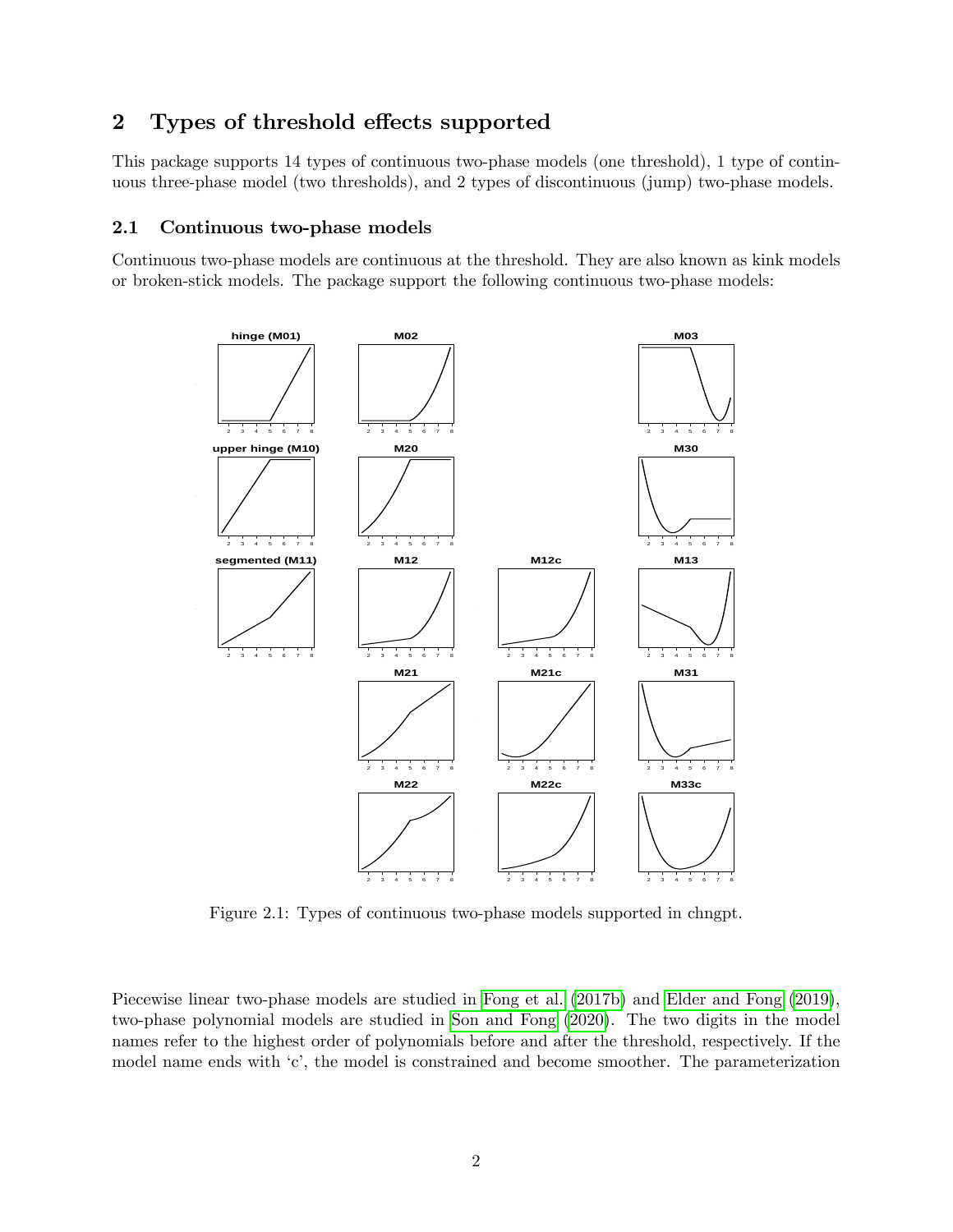are adopted in the package:

$$
\eta = \alpha_1 + \alpha_2^T z + \beta_1 (x - e)_+
$$
\n(hinge, M01)

\n
$$
\frac{T}{\sqrt{2\pi}} \left( \frac{1}{2} \right)^2
$$
\n(1402)

$$
\eta = \alpha_1 + \alpha_2^T z + \beta_1 (x - e)_+ + \beta_2 (x - e)_+^2
$$
  
\n
$$
\eta = \alpha_1 + \alpha_2^T z + \beta_1 (x - e)_+ + \beta_2 (x - e)_+^2 + \beta_3 (x - e)_+^3
$$
\n(M02)  
\n(M03)

$$
\eta = \alpha_1 + \alpha_2^T z + \beta_1 (x - e)
$$
\n(upper hinge, M10)

$$
\eta = \alpha_1 + \alpha_2^T z + \beta_1 (x - e)_- + \beta_2 (x - e)_-^2 \tag{M20}
$$

$$
\eta = \alpha_1 + \alpha_2^T z + \beta_1 (x - e)_- + \beta_2 (x - e)_-^2 + \beta_3 (x - e)_-^3
$$
\n(M30)

<span id="page-2-0"></span>
$$
\eta = \alpha_1 + \alpha_2^T z + \gamma x + \beta_1 (x - e)_+ \tag{segmented, M11}
$$

$$
\eta = \alpha_1 + \alpha_2^T z + \gamma x + \beta_1 (x - e)_+ + \beta_2 (x - e)_+^2
$$
\n(M12)

$$
\eta = \alpha_1 + \alpha_2^T z + \gamma x + \beta_1 (x - e)_+ + \beta_2 (x - e)_+^2 + \beta_3 (x - e)_+^3
$$
\n(M13)\n  
\n
$$
n = \alpha_1 + \alpha_2^T z + \alpha_3^T z + \beta_4 (x - e)_+ + \beta_2 (x - e)_+^2
$$
\n(M13)

$$
\eta = \alpha_1 + \alpha_2^T z + \gamma x + \beta_1 (x - e)_- + \beta_2 (x - e)_-^2
$$
\n
$$
n = \alpha_1 + \alpha_2^T z + \alpha_3 + \beta_3 (x - e)_- + \beta_2 (x - e)_-^2 + \beta_3 (x - e)_-^3
$$
\n(M21)

$$
\eta = \alpha_1 + \alpha_2^T z + \gamma x + \beta_1 (x - e)_- + \beta_2 (x - e)_-^2 + \beta_3 (x - e)_-^3
$$
(M31)  

$$
x = \alpha_1 + \alpha_2^T z + \beta_2 (x - e)_- + \beta_3 (x - e)_-^2 + \beta_3 (x - e)_-^2 + \beta_2 (x - e)_-^2
$$
(M32)

$$
\eta = \alpha_1 + \alpha_2^T z + \beta_{1,-} (x - e)_- + \beta_{1,+} (x - e)_+ + \beta_{2,-} (x - e)_-^2 + \beta_{2,+} (x - e)_+^2 \tag{M22}
$$
\n
$$
n = \alpha_1 + \alpha_2^T z + \alpha_3 z + \beta_2 (x - e)_+^2 + \beta_3 (x - e)_-^2 \tag{M22}
$$

$$
\eta = \alpha_1 + \alpha_2^T z + \gamma x + \beta_{2,-} (x - e)_-^2 + \beta_{2,+} (x - e)_+^2
$$
\n(M22c)

$$
\eta = \alpha_1 + \alpha_2^T z + \gamma x + \beta_2 (x - e)^2 + \beta_{3,-} (x - e)^3 + \beta_{3,+} (x - e)^3_+
$$
\n(M33c)

where  $e$  denote the threshold parameter,  $x$  is the predictor with threshold effect,  $z$  denote a vector of additional predictors, and  $(x - e)_+ = x - e$  if  $x > e$  and 0 otherwise, and  $(x - e)_- = x - e$  if  $x\leq e$  and  $0$  otherwise.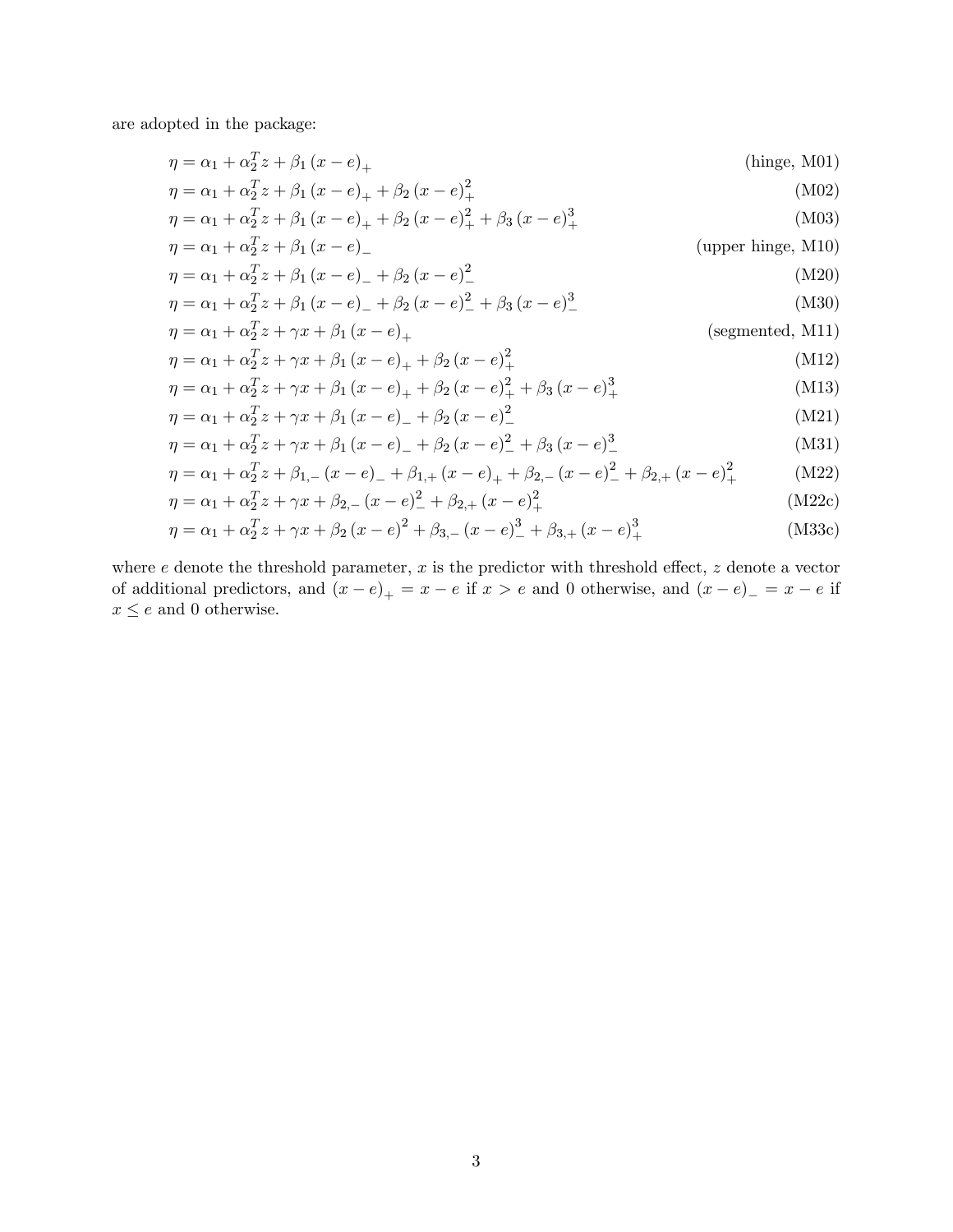### 2.2 Discontinuous two-phase models

The following discontinuous two-phase models are supported in the chngpt package:



Figure 2.2: Types of discontinuous threshold effects supported in chngpt.

The models can be written as

$$
\eta = \alpha_1 + \alpha_2^T z + \beta_1 I(x > e)
$$
 (step)  
\n
$$
\eta = \alpha_1 + \alpha_2^T z + \beta_1 (x - e)_+ + \gamma x + \beta_2 I(x > e),
$$
 (stegmented)

where  $e$  denote the threshold parameter,  $x$  is the predictor with threshold effect,  $z$  denote a vector of additional predictors, and

$$
I(x>e) = \begin{cases} 1 & \text{if } x > e \\ 0 & \text{if} \quad \text{otherwise} \end{cases}.
$$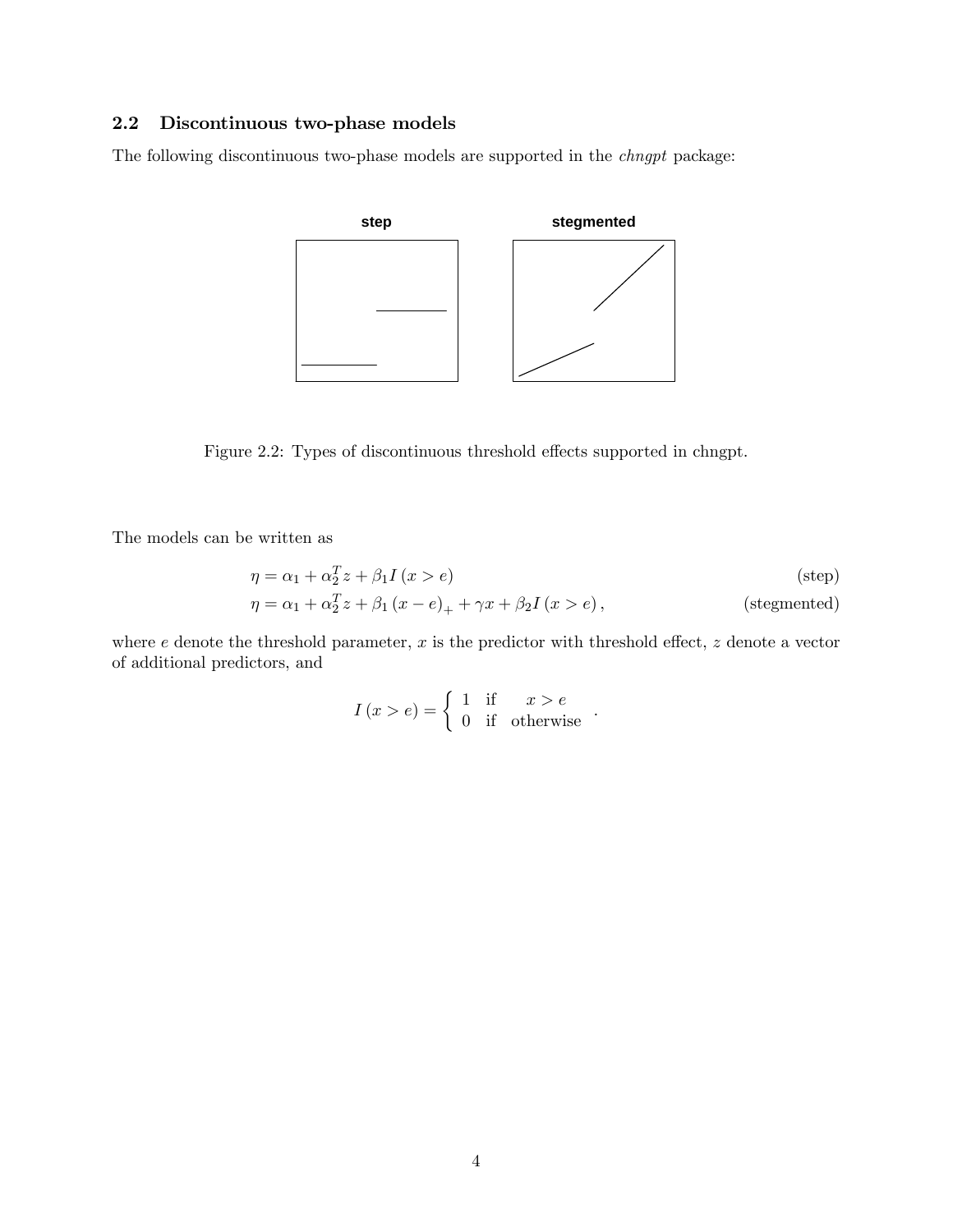# 2.3 Continuous three-phase models



Figure 2.3: A three-phase segmented model.

$$
\eta = \alpha_1 + \alpha_2^T z + \beta_1 (x - e)_- + \beta_2 (x - f)_- + \beta_3 x \tag{M111}
$$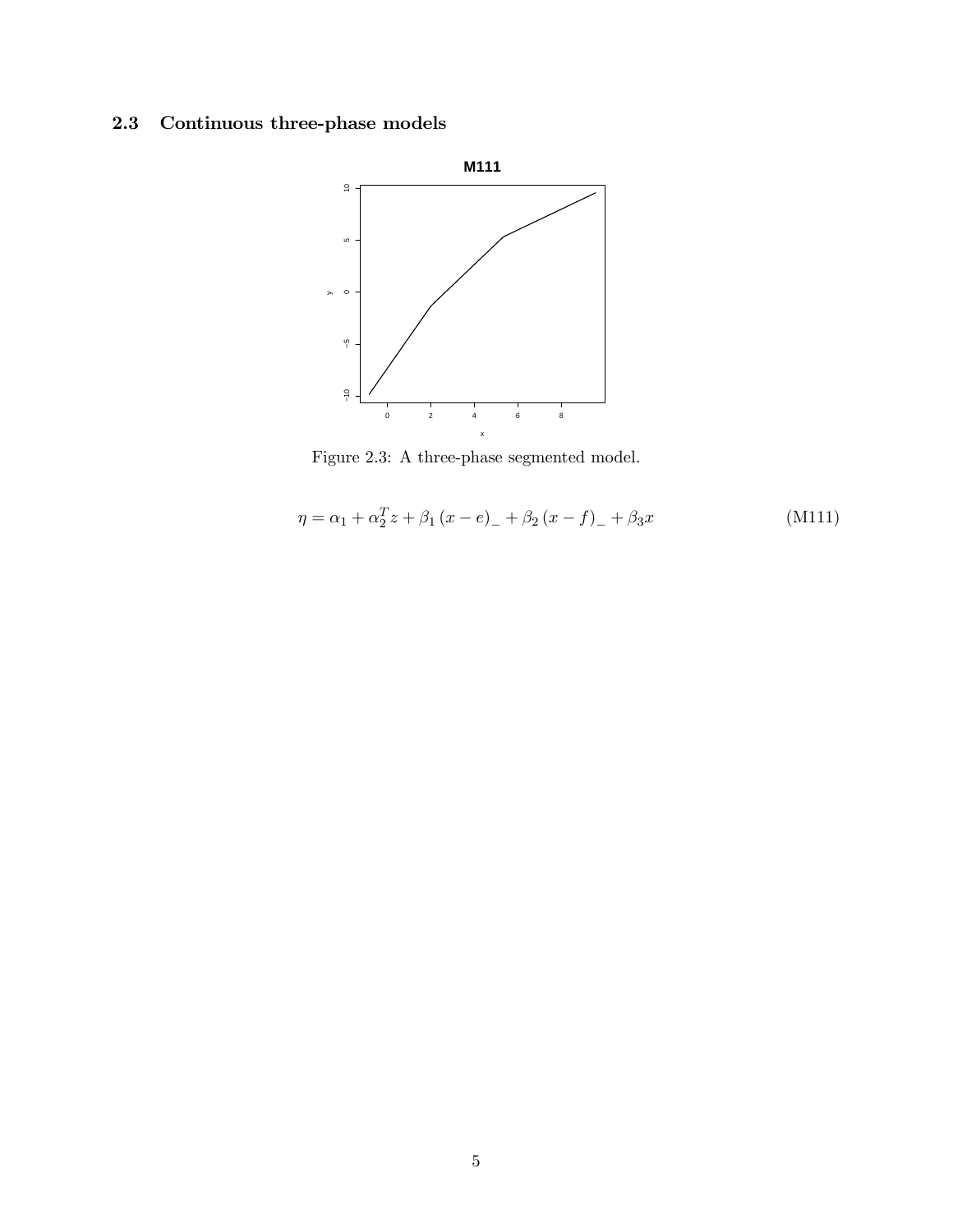# 3 Examples - estimation for fixed effects models

Some general notes:

- The fitted model has a component named best.fit, which is the model fit conditional on the estimated threshold parameter.
- The recommended ci.bootstrap.size is 1000 in real problems.
- P values are not provided for the threshold estimates because it does not make sense to make it a default null hypothesis that the threshold parameter is 0.
- Wild, sieve, and wild sieve bootstrap methods are implemented for time series data through the bootstrap.type argument.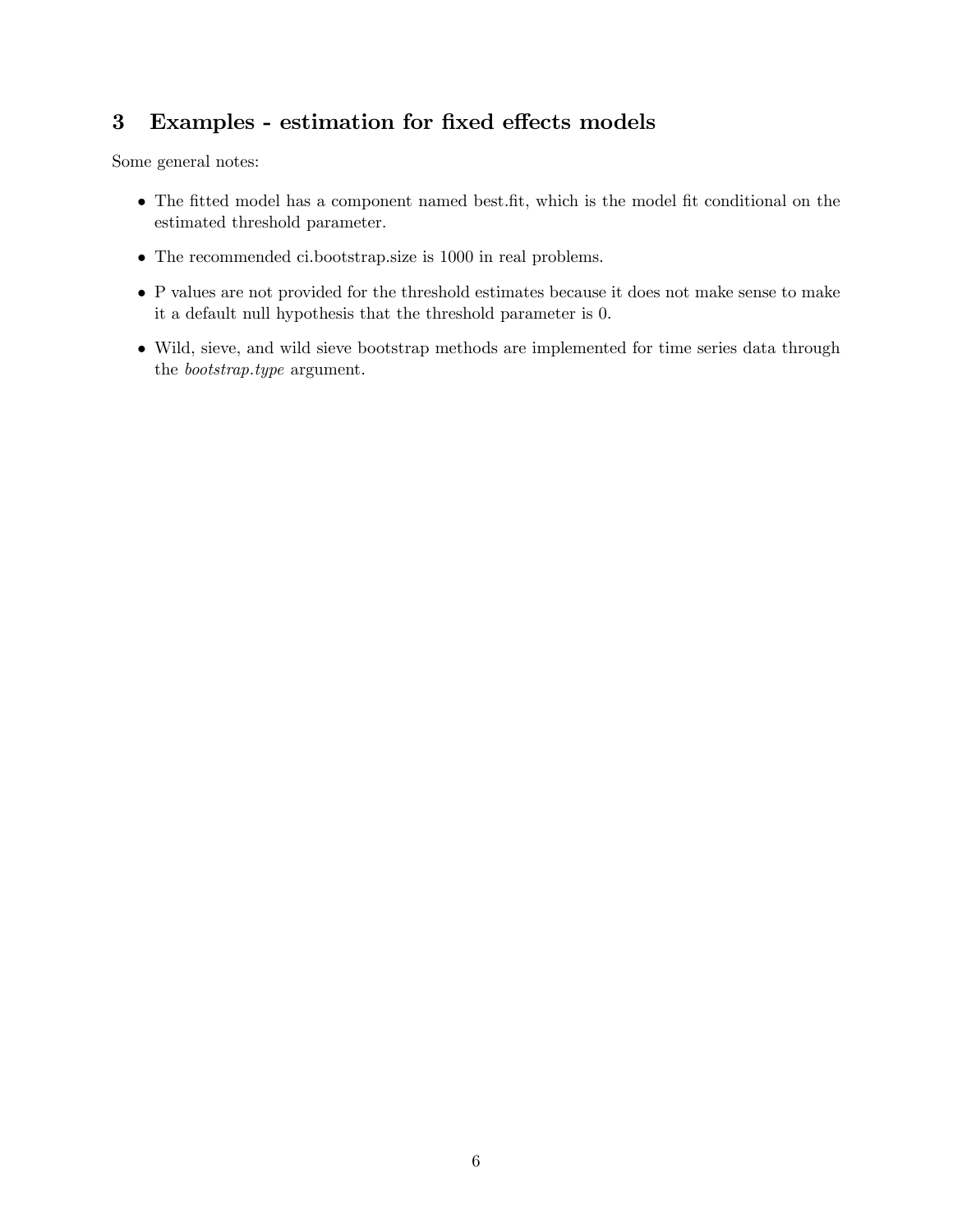#### 3.1 Continuous two-phase linear regression

For continuous two-phase linear regression, we have developed a grid search method for estimation that is super fast [\(Fong, 2019;](#page-19-6) [Elder and Fong, 2019\)](#page-19-2). Together with the observation that bootstrap confidence intervals have better coverage than robust analytical confidence intervals [\(Fong et al.,](#page-19-4) [2017b\)](#page-19-4) for continuous two-phase linear regression, internally we set the default estimation method to be fast grid search and the default variance method to be bootstrap.

#### <span id="page-6-0"></span>3.1.1 Segmented model

To fit a segmented linear regression model, we call

fit=chngptm (formula.1=V3\_BioV3B~1, formula.2=~NAb\_score, dat.mtct.2, type="segmented", family="gaussian") summary(fit)

Change point model type: segmented Coefficients: est p.value\* (lower upper) (Intercept) -22.33152 1.593423e-08 -30.07675 -14.58628 NAb\_score 67.23925 2.212981e-14 49.98398 84.49452 (NAb\_score-chngpt)+ -64.83129 3.692679e-14 -81.61413 -48.04845

Threshold:

est (lower upper) 0.4653923 0.4535000 0.4772845

In the output above, the row starting with  $(NAb\_score\text{-}chngpt)$  corresponds to  $\beta_1$  in equation [\(segmented, M11\)](#page-2-0). In other words, it is the change in slope as the covariate NAb\_score crosses the threshold. Note that we there is an asterisk next to p.value. This is because bootstrap procedures to generate confidence intervals do not readily lead to p values. The presented p values are approximations, obtained assuming that the bootstrap sampling distributions are normal.

To get an estimate of the slope after threshold, we call

lincomb(fit, comb=c(0,1,1), alpha=0.05)

est lb ub 2.40795883 -0.06780353 4.88372120

To perform a likelihood ratio test, we call

```
library(lmtest)
fit.0=lm(V3_BioV3B~1, dat.mtct.2)lrtest(fit, fit.0)
```
Likelihood ratio test

```
Model 1: V3_BioV3B ~NAb_score + x.mod.e
Model 2: V3_BioV3B ~1
 #Df LogLik Df Chisq Pr(>Chisq)
1 5 -354.95
```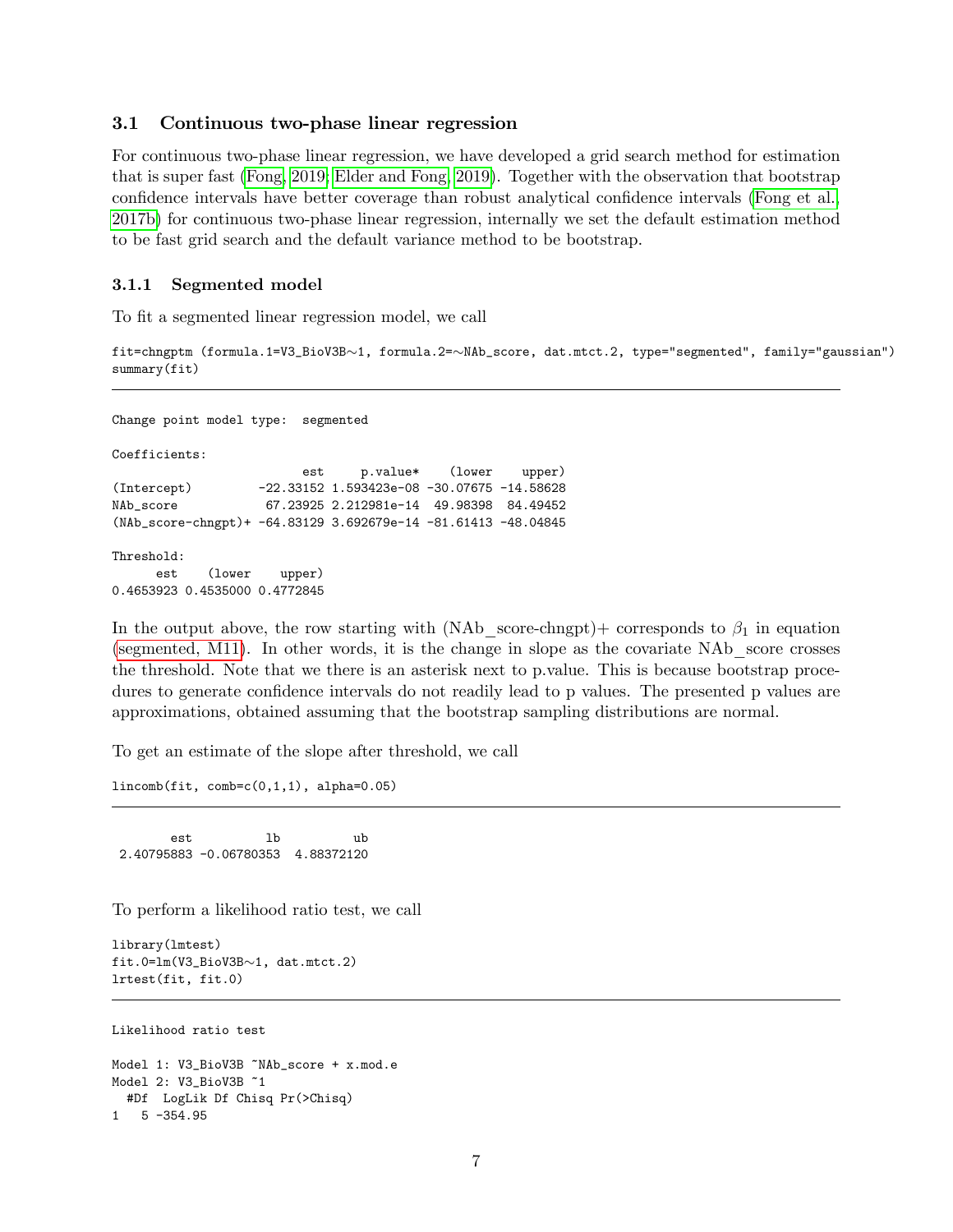2 2 -431.50 -3 153.1 < 2.2e-16 \*\*\* --- Signif. codes: 0 '\*\*\*' 0.001 '\*\*' 0.01 '\*' 0.05 '.' 0.1 ' ' 1

Calling plot(fit) makes the following figure.



Figure 3.1: Scatterplot, profile likelihood plot, and bootstrap distribution of threshold estimates.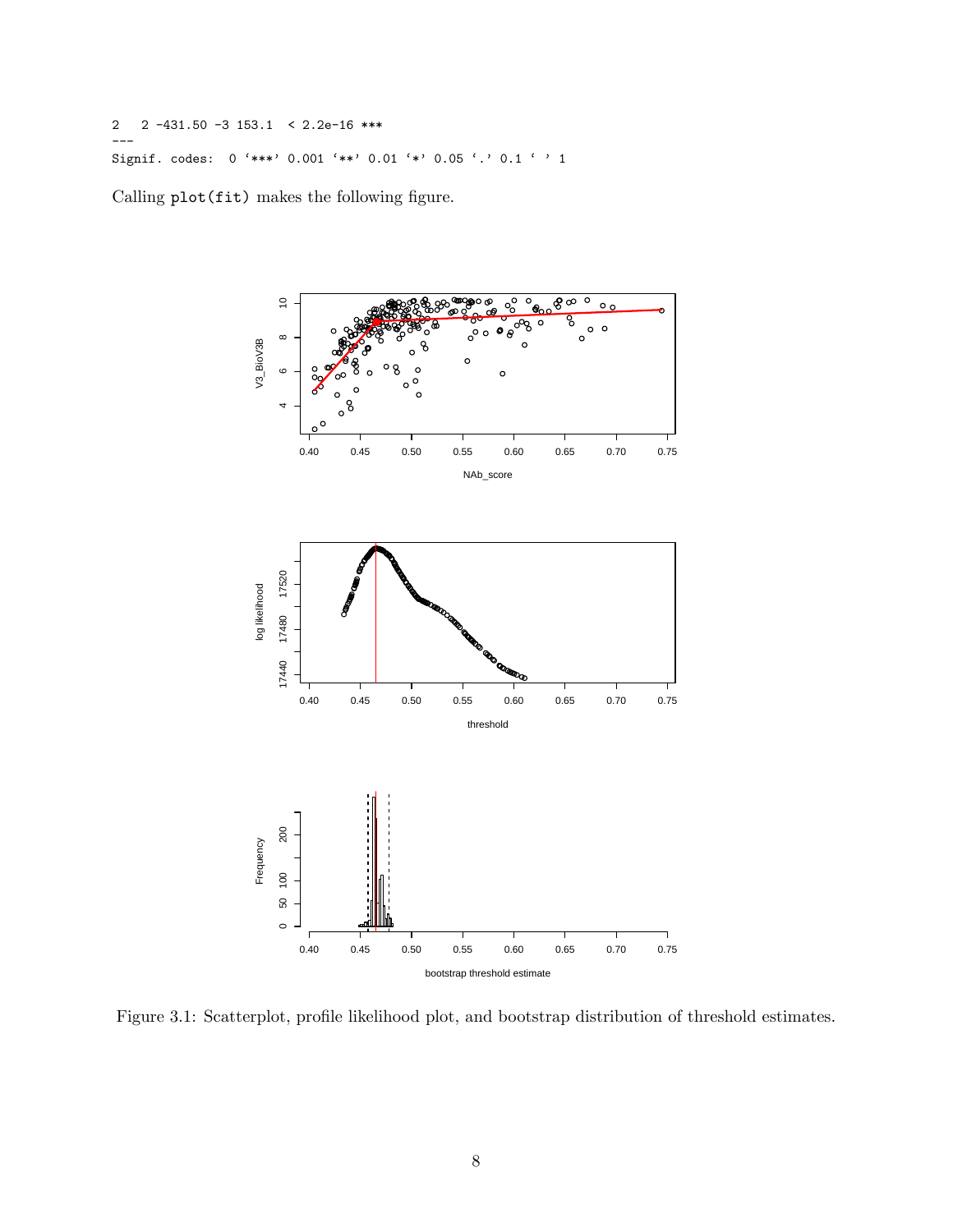#### 3.1.2 Other models

To specify the types of threshold effects, use the *type* argment. For example,

```
fit = \text{chngptm}(formula.1 = pressure \sim 1, formula.2 = \sim temperature, data = pressure,type="M02", family="gaussian", var.type="bootstrap")
summary(fit)
```

```
Change point model threshold.type: M02
Coefficients:
                               est p.value* (lower upper)
(Intercept) 8.278463507 0.4733673 -14.35129837 30.9082254
(temperature-chngpt)+ 0.007124705 0.9944183 -2.00325636 1.9890069
I((temperature-chngpt)+^2) 0.039305656 0.3644561 -0.04564143 0.1242527
Threshold:
      est Std. Error (lower upper)
220.00000 20.40816 160.00000 240.00000
```
Suppose the samples are autocorrelated and/or heteroscedastic, the *bootstrap.type* argument can be set. For example,

```
dat=sim.chngpt(mean.model="thresholded", threshold.type="M20", n=100, seed=1, mu.x=5, beta=c(10,1),
x.distr="lin", e.=5, family="gaussian", alpha=0, sd=3, coef.z=log(1.4), heteroscedastic=FALSE, ar=.5)
fit= chngptm(y<sup>-z</sup>, <sup>-x</sup>, type="M20", data=dat, family="gaussian", est.method="fastgrid",
var.type="bootstrap", bootstrap.type="wildsieve")
summary(fit)
```
Change point model threshold.type: M20

Coefficients:

```
est Std. Error* (lower upper) p.value*
(Intercept) 0.8548963 0.6553686 -0.3449894 2.2240556 1.920798e-01
z 0.1641522 0.2262669 -0.2530587 0.6339074 4.681572e-01
(x-chngpt)- 7.3787555 1.7589341 3.4668998 10.3619215 2.728531e-05
(x-chngpt)-^2 0.4412215 0.4086794 -0.2973006 1.3047227 2.803081e-01
```
Threshold:

| est Std. Error                             | (lower) | upper) |
|--------------------------------------------|---------|--------|
| 5.6787879  0.3793032  5.1616162  6.6484848 |         |        |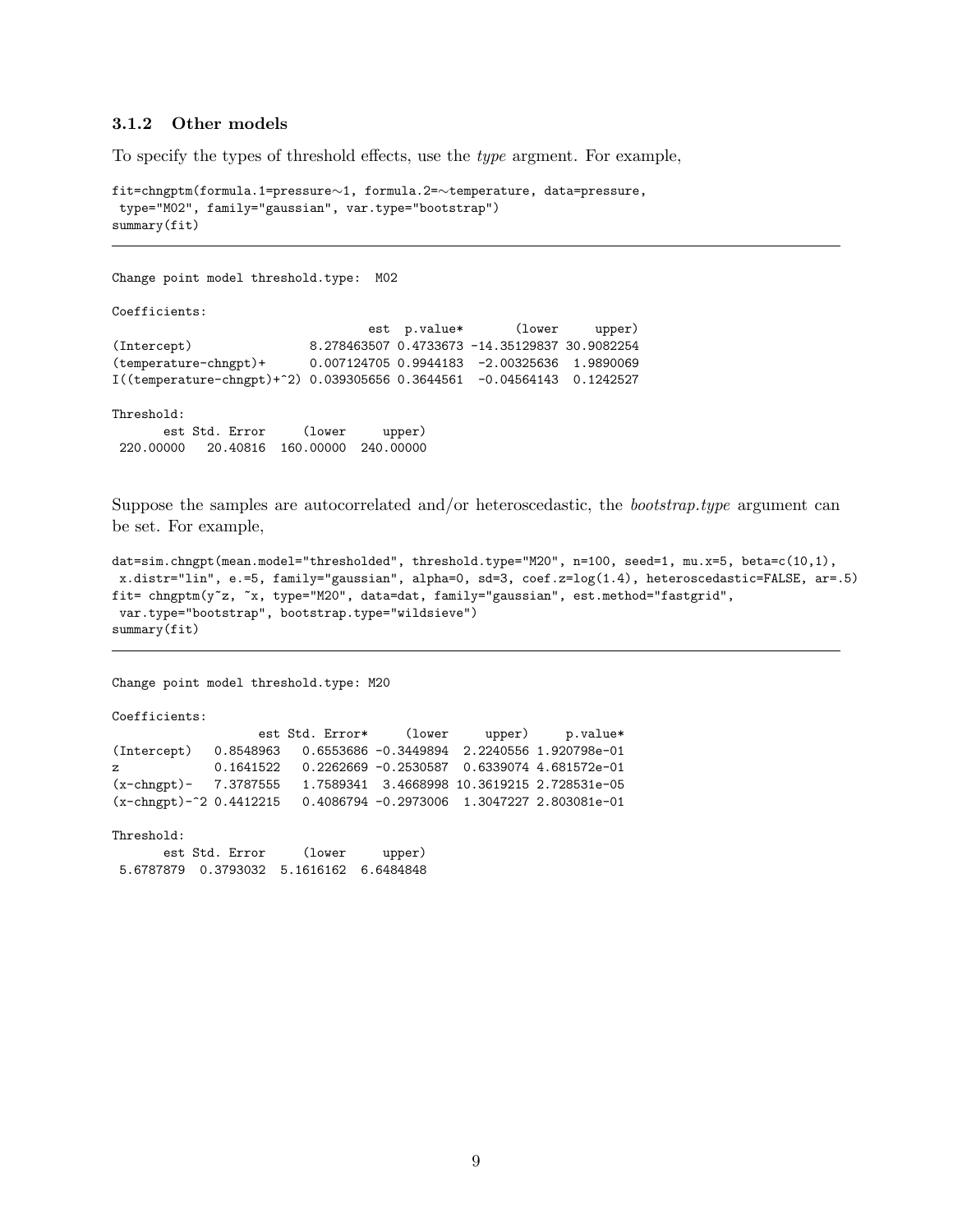#### 3.2 Continuous two-phase logistic regression

For continuous two-phase logistic regression, a fast grid search method for estimation is not yet available. In addition, we have observed that bootstrap confidence intervals have similar cover-age as robust analytical confidence intervals [\(Fong et al., 2017b\)](#page-19-4). Thus, we recommend either var.type="bootstrap" or var.type="robust" in the call to chngptm. Note that when it is set to robust, an auxiliary fit needs to be supplied, which is generally a smooth parametric model with enough but not too many degrees of freedom.

To estimate a hinge logistic regression model, we call

```
library(splines)
fit=chngptm(formula.1=y~birth, formula.2=~NAb_SF162LS, dat.mtct,
type="hinge", family="binomial",
est.method="smoothapprox", var.type="robust",
aux.fit=glm(y\sim birth + ns(NAb_SFI62LS,3), dat.mtct, family="binomial"))summary(fit)
```
Change point model type: hinge Coefficients: OR p.value (lower upper) (Intercept) 0.7026523 0.341429662 0.3388366 1.4571044 birthVaginal 1.2397649 0.523159883 0.6393632 2.4039809 (NAb\_SF162LS-chngpt)+ 0.6712371 0.001332547 0.5270730 0.8548327 Threshold:

```
26.3% (lower upper)
7.373374 5.472271 8.186464
```
The *chngptm* function supports the use of cbind in the formula, as the *qlm* function does. For example,

```
dat.2=sim.chngpt("thresholded", "step", n=200, seed=1, beta=1, alpha=-1,
 x.distr="norm", e.=4, family="binomial")
dat.2$success=rbinom(nrow(dat.2), 10, 1/(1 + exp(-dat.2$eta)))
dat.2$failure=10-dat.2$success
fit.2a=chngptm(formula.1=cbind(success,failure)~z, formula.2=~x,
 family="binomial", dat.2, type="step")
```
Getting bootstrap confidence intervals can take some time, but parallel processing is supported on Linux machines. For example,

```
system.time(chngptm(formula.1=y~birth, formula.2=~NAb_SF162LS, dat.mtct, type="hinge", family="binomial",
est.method="smoothapprox", var.type="bootstrap"))
system.time(chngptm(formula.1=y~birth, formula.2=~NAb_SF162LS, dat.mtct, type="hinge", family="binomial",
est.method="smoothapprox", var.type="bootstrap", ncpus=10))
```
user system elapsed 20.057 0.141 20.218 user system elapsed 19.500 1.256 2.673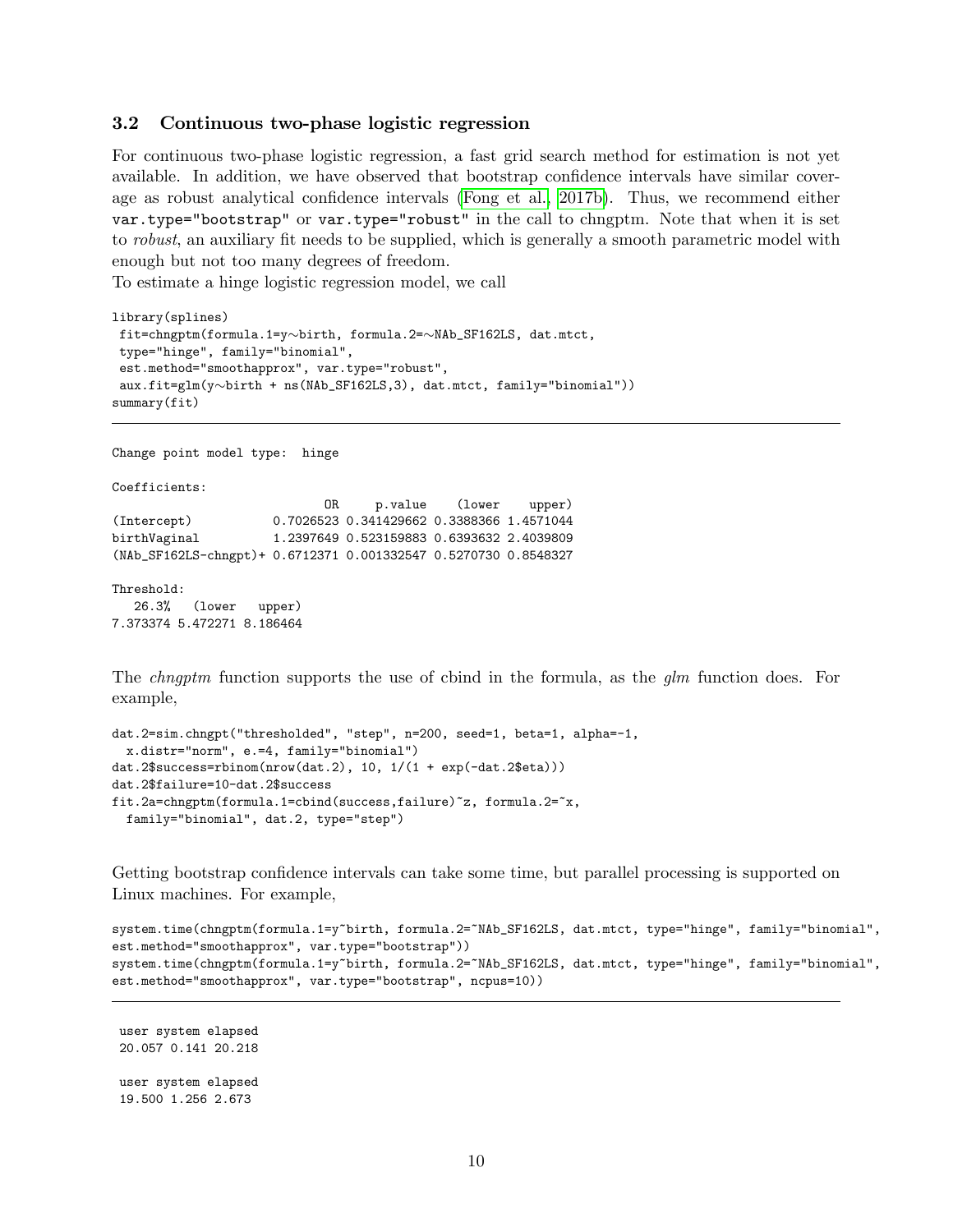#### 3.3 Continuous two-phase Poisson regression

Only grid search method and bootstrap confidence intervals are supported, so getting the model fit with confidence intervals could take some time. If run on Linux machines, setting ncpus to the number of cores available can speed things up by ncpus fold.

```
counts <- c(18,17,15,20,10,20,25,13,12)
outcome \langle - as.integer(gl(3,1,9))
treatment <- gl(3,3)
print(d.AD < - data-frame(treatment, outcome, counts))fit.4=chngptm(formula.1=counts "treatment, formula.2="outcome, data=d.AD,
 family="poisson", type="segmented", var.type="bootstrap")
summary(fit.4)
```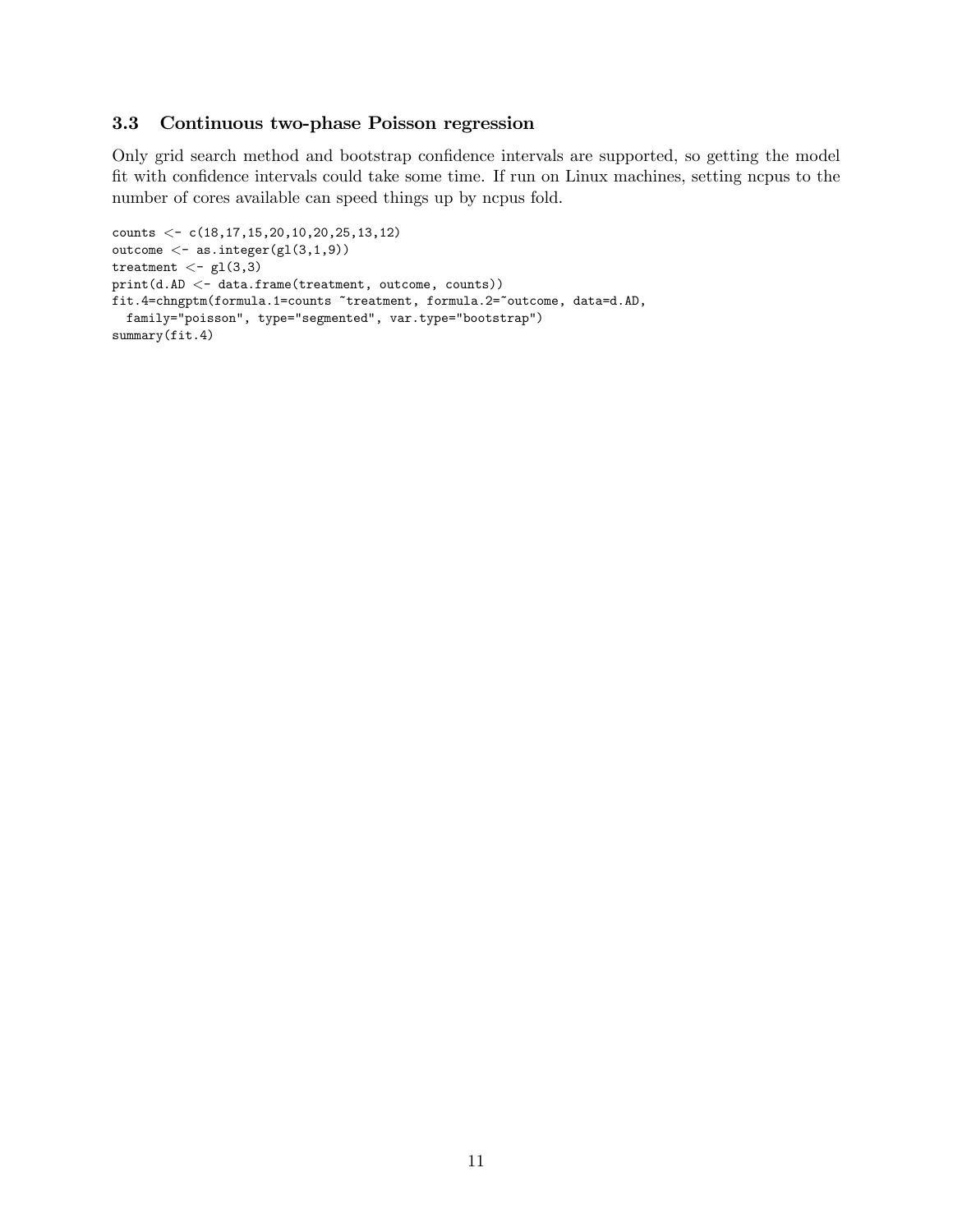### 3.4 Discontinuous two-phase GLM

Confidence interval for discontinuous threshold regression models can be constructed by m-out-of-n bootstrap.

```
fit=chngptm(formula.1=mpg~hp, formula.2=~drat, mtcars, type="step",
family="gaussian", var.type="bootstrap", ci.bootstrap.size=100, m.out.of.n=20)
summary(fit)
```

```
Change point model threshold.type: step
Coefficients:
                 est Std. Error* (lower upper) p.value*
(Intercept) 27.29298302 2.89102342 21.62657712 32.95938892 3.706663e-21
hp -0.05692654 0.01644498 -0.08915870 -0.02469439 5.369001e-04
drat>chngpt 5.24824935 2.72504835 -0.09284542 10.58934411 5.411325e-02
Threshold:
      est Std. Error (lower upper) p.value
3.9200000 0.4693878 3.0000000 4.8400000 NA
```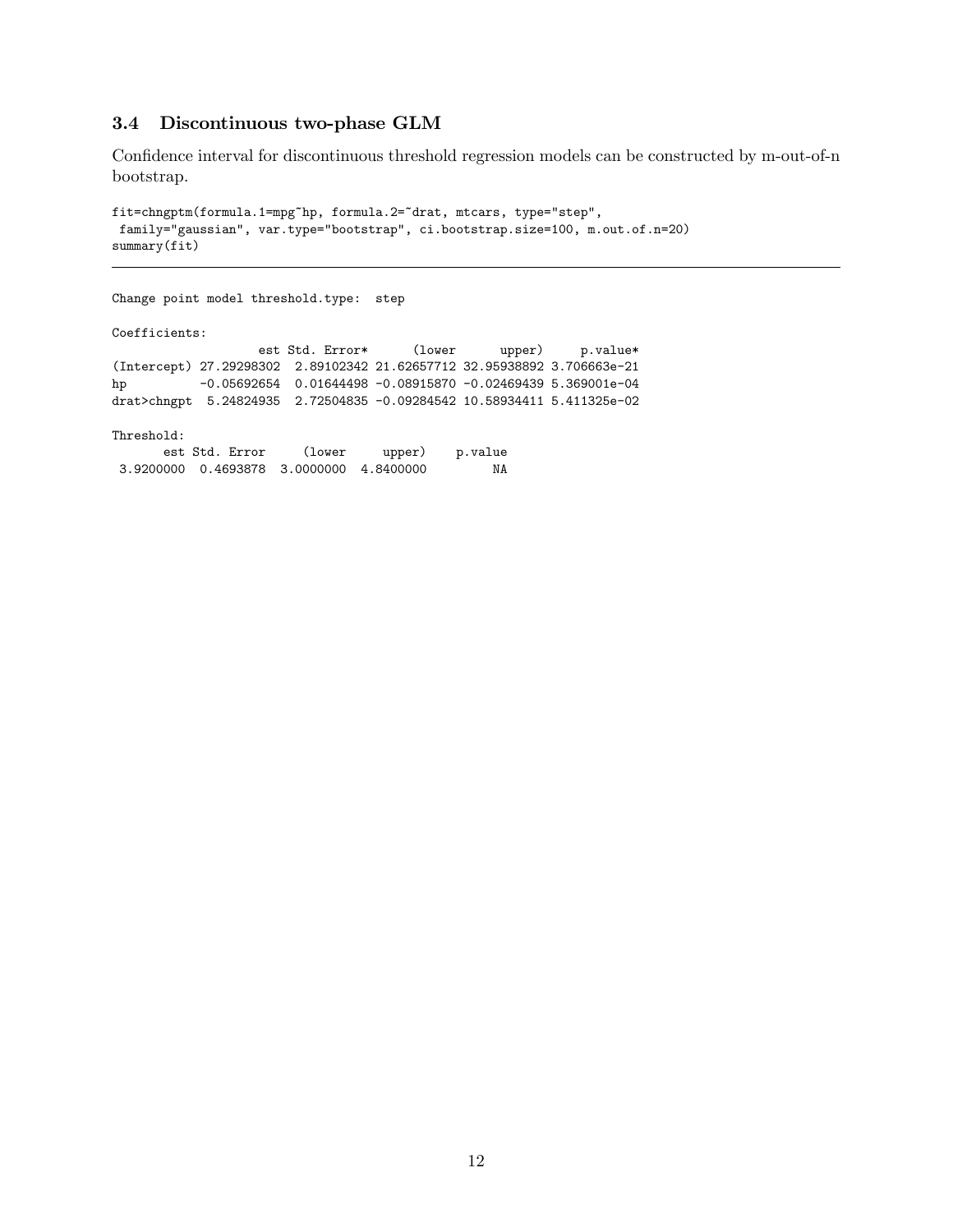## 3.5 Two-phase Cox regression

The chngpt package also provides some support for estimation of threshold Cox regression models. What is missing, though, is confidence intervals for parameter estimates and hypothesis testing methods. See the help page on chngpt for an example.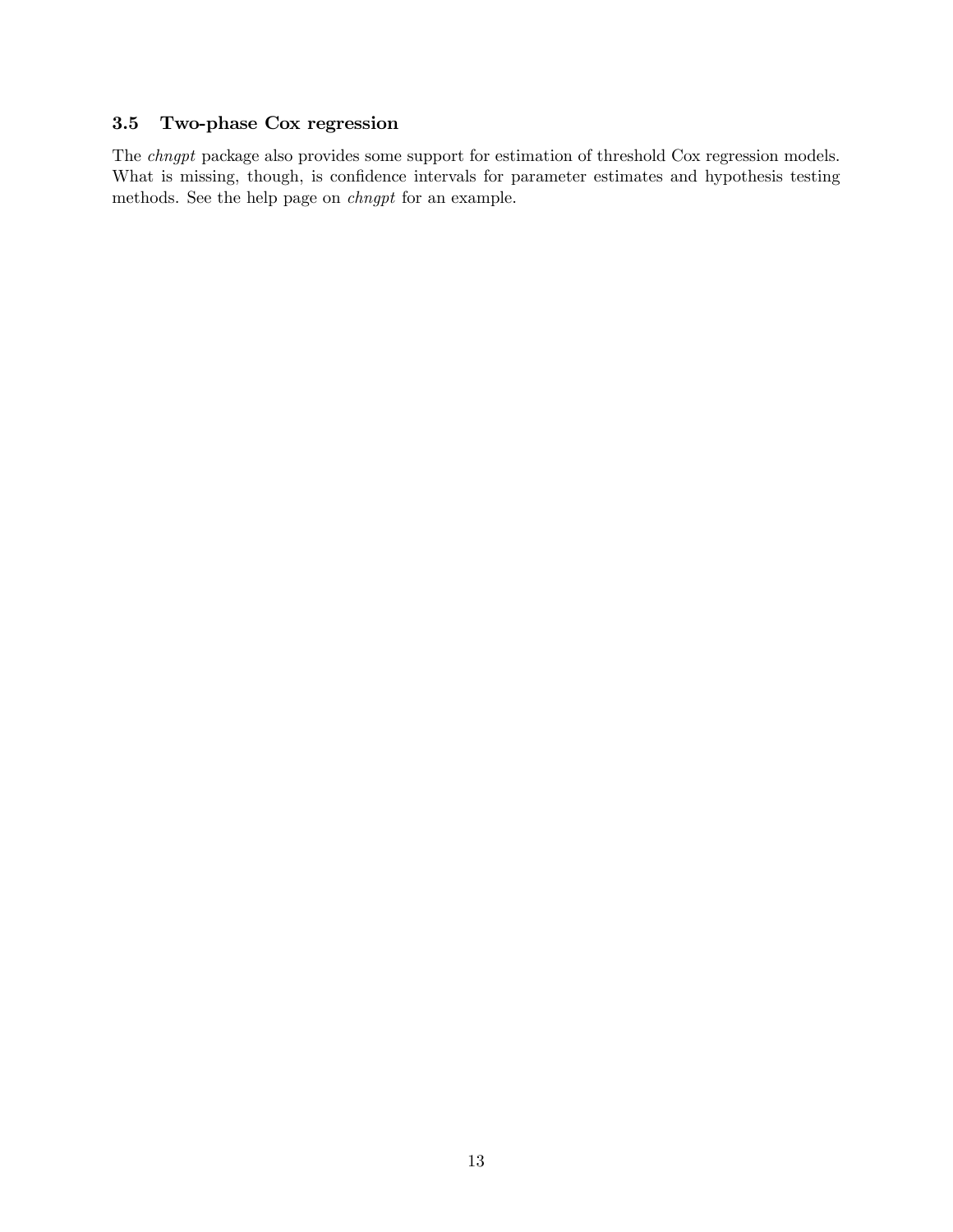#### 3.6 Two-phase models with interaction terms

In the following example we fit a model with an interaction term.

```
\eta = \beta_1 + \beta_2 z + \beta_3 x + \beta_4 (x - e)_+ + \beta_5 z x + \beta_6 z (x - e)_+
```

```
\verb|fit=chngptm(formula.1=mpg ^<br/>p, formula.2=^npt*drat, mtcars, type="<br/>segmented",family="gaussian", var.type="bootstrap", ci.bootstrap.size=100)
summary(fit)
```
Change point model threshold.type: segmented

Coefficients:

| $-0.5714405$        |           |                               |                                                                   |                                                                                                                                                                                                                                                    |
|---------------------|-----------|-------------------------------|-------------------------------------------------------------------|----------------------------------------------------------------------------------------------------------------------------------------------------------------------------------------------------------------------------------------------------|
| $-14.3708279$       |           |                               |                                                                   |                                                                                                                                                                                                                                                    |
| 21.6073593          |           |                               |                                                                   |                                                                                                                                                                                                                                                    |
| 0.1658607           | 0.2482010 |                               | 0.6523346 0.5039730                                               |                                                                                                                                                                                                                                                    |
| hp: (drat-chngpt) + |           |                               |                                                                   |                                                                                                                                                                                                                                                    |
|                     |           |                               |                                                                   |                                                                                                                                                                                                                                                    |
| est Std. Error      |           | p.value                       |                                                                   |                                                                                                                                                                                                                                                    |
|                     |           | ΝA                            |                                                                   |                                                                                                                                                                                                                                                    |
|                     |           | (lower<br>0.4489796 2.3500000 | est Std. Error*<br>0.7521618<br>35.7034558<br>upper)<br>4.1100000 | (lower upper) p.value*<br>71.0423961 107.7931740 -140.2322250 282.3170173 0.5098559<br>-84.3496013 55.6079456 0.6873122<br>73.6732299 -122.7921714 166.0068899 0.7693032<br>-0.3206132<br>$-0.1970979$ 0.5108437 $-1.1983515$ 0.8041557  0.6996239 |

In the following example we fit a model with two interaction terms

 $\eta = \beta_1 + \beta_2 z_1 + \beta_3 z_2 + \beta_4 I(x > e) + \beta_5 z_1 I(x > e) + \beta_6 z_2 I(x > e)$ 

```
fit=chngptm(formula.1=mpg~hp+wt, formula.2=~hp*drat+wt*drat, mtcars, type="step",
family="gaussian", var.type="bootstrap", ci.bootstrap.size=100)
summary(fit)
```

```
Change point model threshold.type: step
```
Coefficients:

|                                                                                 |  | est Std. Error* (lower upper) p.value*                                |  |
|---------------------------------------------------------------------------------|--|-----------------------------------------------------------------------|--|
| (Intercept)                                                                     |  | 30.83332346  4.06186261  22.87207274  38.79457417  3.176122e-14       |  |
| hp                                                                              |  | $-0.02389962$ 0.02760935 $-0.07801395$ 0.03021471 3.866903e-01        |  |
| wt                                                                              |  | $-2.58756410$ $1.17757075$ $-4.89560276$ $-0.27952543$ $2.799370e-02$ |  |
| drat>chngpt     11.69827186 28.02745000 -43.23553015 66.63207386 6.763959e-01   |  |                                                                       |  |
| hp:I(drat>chngpt) -0.00894615 0.20736123 -0.41537415 0.39748185 9.655877e-01    |  |                                                                       |  |
| wt:I(drat>chngpt) -3.22148003 21.48073350 -45.32371769 38.88075762 8.807878e-01 |  |                                                                       |  |
|                                                                                 |  |                                                                       |  |

Threshold:

| est Std. Error                             | (lower) | upper) | p.value |
|--------------------------------------------|---------|--------|---------|
| 3.7000000  0.2806122  3.1500000  4.2500000 |         |        | NA      |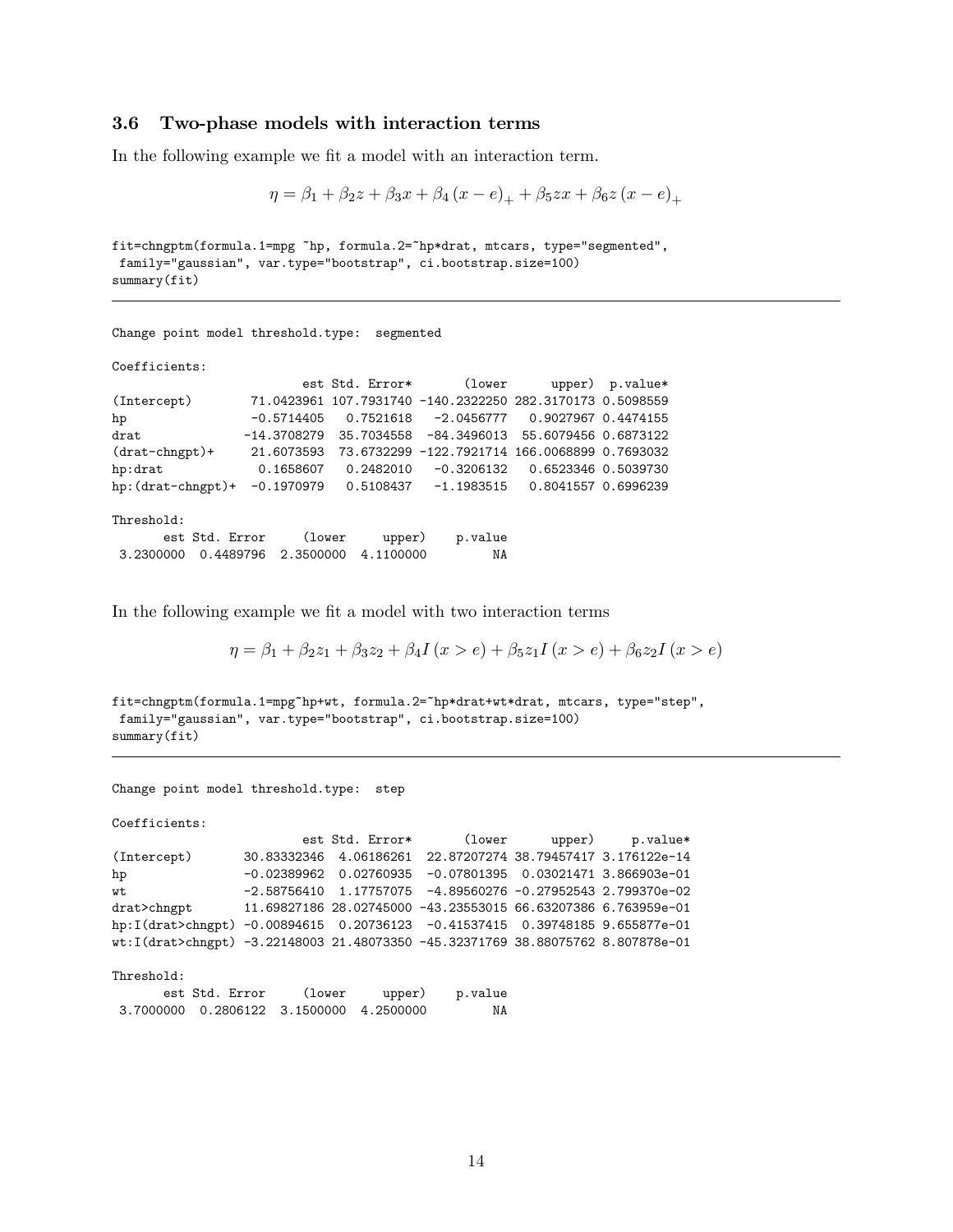### 3.7 Continuous three-phase linear regression

The following code fits a three-phase linear regression model. The default estimation method is fastgrid and the default variance type is bootstrap.

$$
\eta = \beta_1 + \beta_2 z + \beta_3 x + \beta_4 (x - e)_+ + \beta_5 z x + \beta_6 z (x - e)_+
$$

fit=chngptm (formula.1=pressure~1, formula.2="temperature, pressure, type="M111", family="gaussian", ci.bootstrap.size=20) summary(fit)

Change point model threshold.type: M111

Coefficients:

|                          |             | est Std. Error* | (lower       | upper)                                                                 | p.value*                  |
|--------------------------|-------------|-----------------|--------------|------------------------------------------------------------------------|---------------------------|
| (Intercept)              |             |                 |              | $-3310.976868$ 1006.428099 $-5283.575941$ $-1338.3777950$ 1.002481e-03 |                           |
| temperature              | 11.417859   | 3.015001        | 5.508457     |                                                                        | 17.3272614 1.524670e-04   |
| $(temperature-chngt1)$ - | -3.862734   | 1.612508        | $-7.023249$  |                                                                        | $-0.7022192$ 1.659850e-02 |
| (temperature-chngpt2)-   | $-7.425005$ | 1.700649        | $-10.758278$ |                                                                        | $-4.0917324$ 1.265528e-05 |
|                          |             |                 |              |                                                                        |                           |

Threshold:

|                       |  |       |       | est Std. Error (lower upper) p.value |
|-----------------------|--|-------|-------|--------------------------------------|
| chngpt.1 240 30.61224 |  | - 180 | - 300 | NA                                   |
| chngpt.2 320 31.12245 |  | -259  | -381  | ΝA                                   |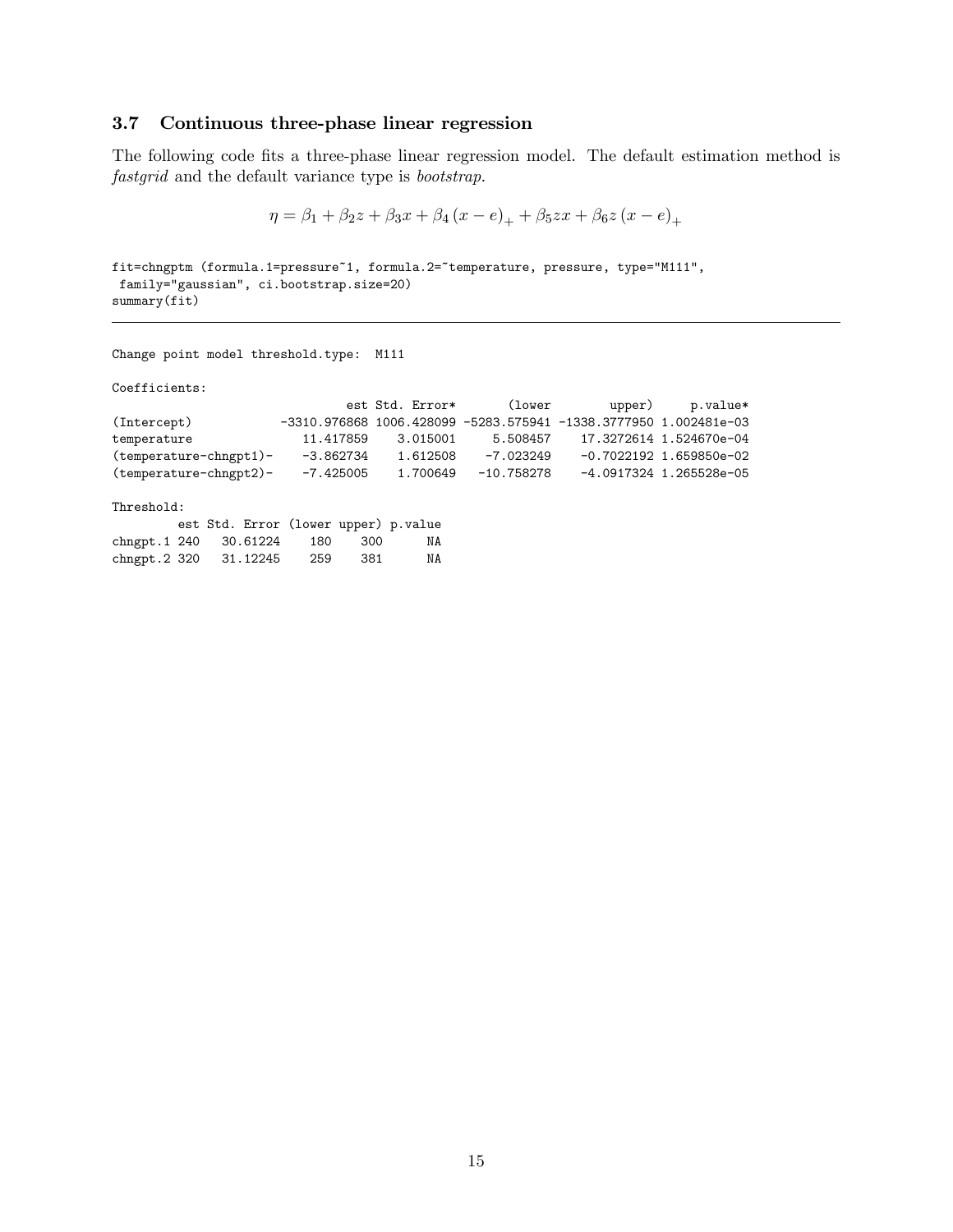# 4 Examples - estimation for random effects models

#### 4.1 Continuous two-phase linear regression with random intercepts

The following code fits the linear mixed model:

$$
Y = a + \alpha^{T} z + \gamma x + \beta (x - e)_{+} + \epsilon
$$

$$
a \sim N(0, \sigma_{a})
$$

$$
\epsilon \sim N(0, \sigma_{\epsilon})
$$

Variance estimates are being developed.

```
dat=sim.twophase.ran.inte(threshold.type="segmented", n=50, seed=1)
fit = chngptm (formula.1=y<sup>\sim</sup>z+(1|id), formula.2=\simx, family="gaussian", dat,
 type="segmented", est.method="grid", var.type="none")
summary(fit)
plot(fit, which=1, plot.individual.line=T, lcol="gray", lwd=.5)
```
No variance estimate available.

| (Intercept) |           |           | $x$ ( $x$ -chngpt) + | chngpt    |
|-------------|-----------|-----------|----------------------|-----------|
| 2.7154145   | 0.3514853 | 1.7894006 | 2.5695986            | 5.1571429 |



Figure 4.1: Each line correponds to one id.

The code above also works if we replace segmented with other models, e.g. M20.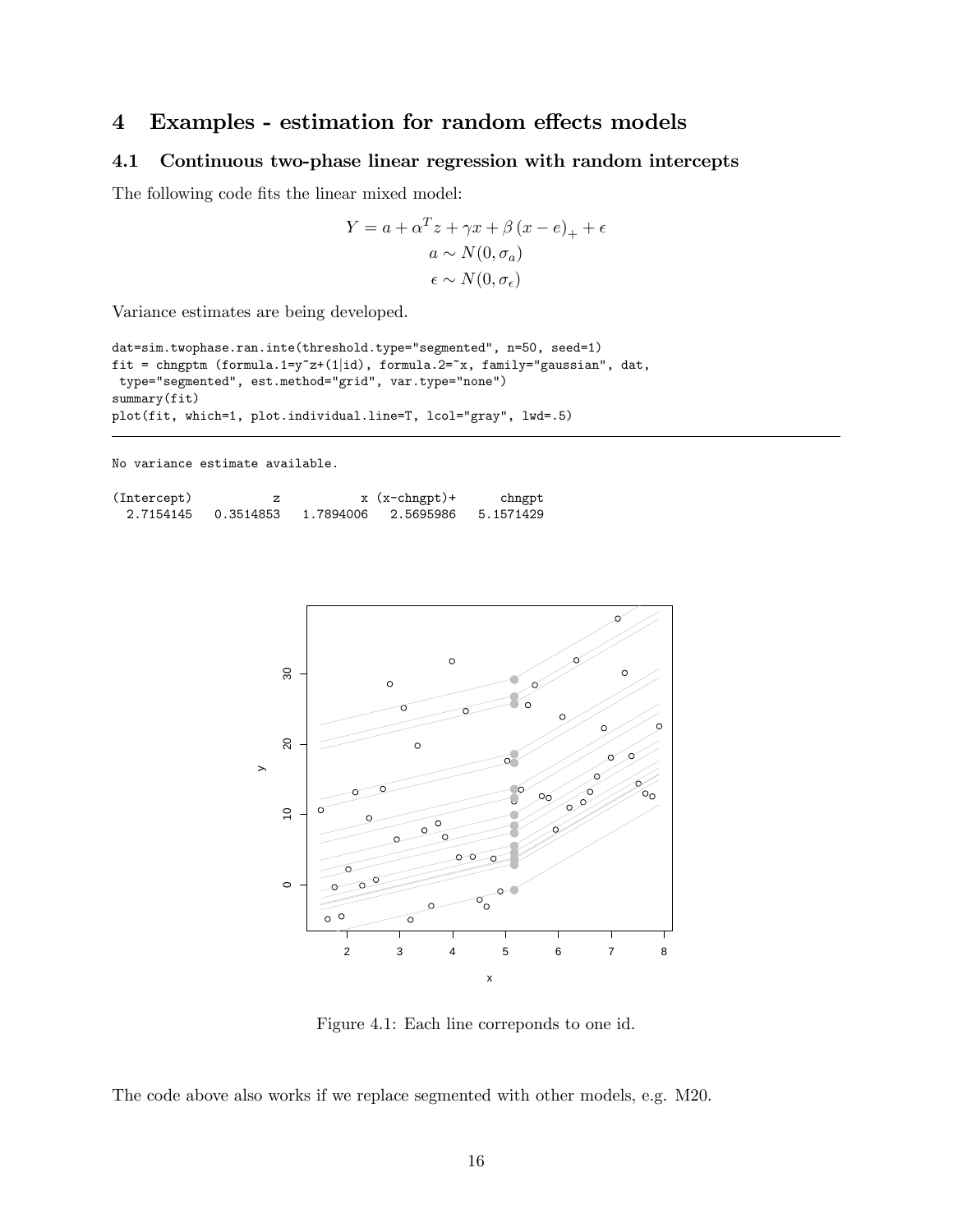# 5 Examples - testing for independent data

An example in linear regression:

```
test=chngpt.test(formula.null=Volume~1, formula.chngpt=~Girth, trees,
type="segmented", family="gaussian")
test
```
Maximum of Likelihood Ratio Statistics

```
data: trees
Maximal statistic = 17.694, change point = 15.388, p-value = 0.00014alternative hypothesis: two-sided
```
The first line gives the type of test carried out, and it is maximal likelihood ratio test here, which is the default. In addition, a plot function can be called on the test object to show the score or likelihood ratio statistic as a function of candidate change points.

An example in logistic regression:

```
test=chngpt.test(formula.null=y~birth, formula.chngpt=~NAb_SF162LS, dat.mtct,
type="hinge", family="binomial", main.method="score")
test
```
Maximum of Score Statistics

```
data: dat.mtct
Maximal statistic = 3.3209, change point = 7.0347, p-value = 0.00284alternative hypothesis: two-sided
```
The first line gives the type of test carried out, and it may be maximal likelihood ratio test. In addition, a plot function can be called on the test object to show the score or likelihood ratio statistic as a function of candidate change points.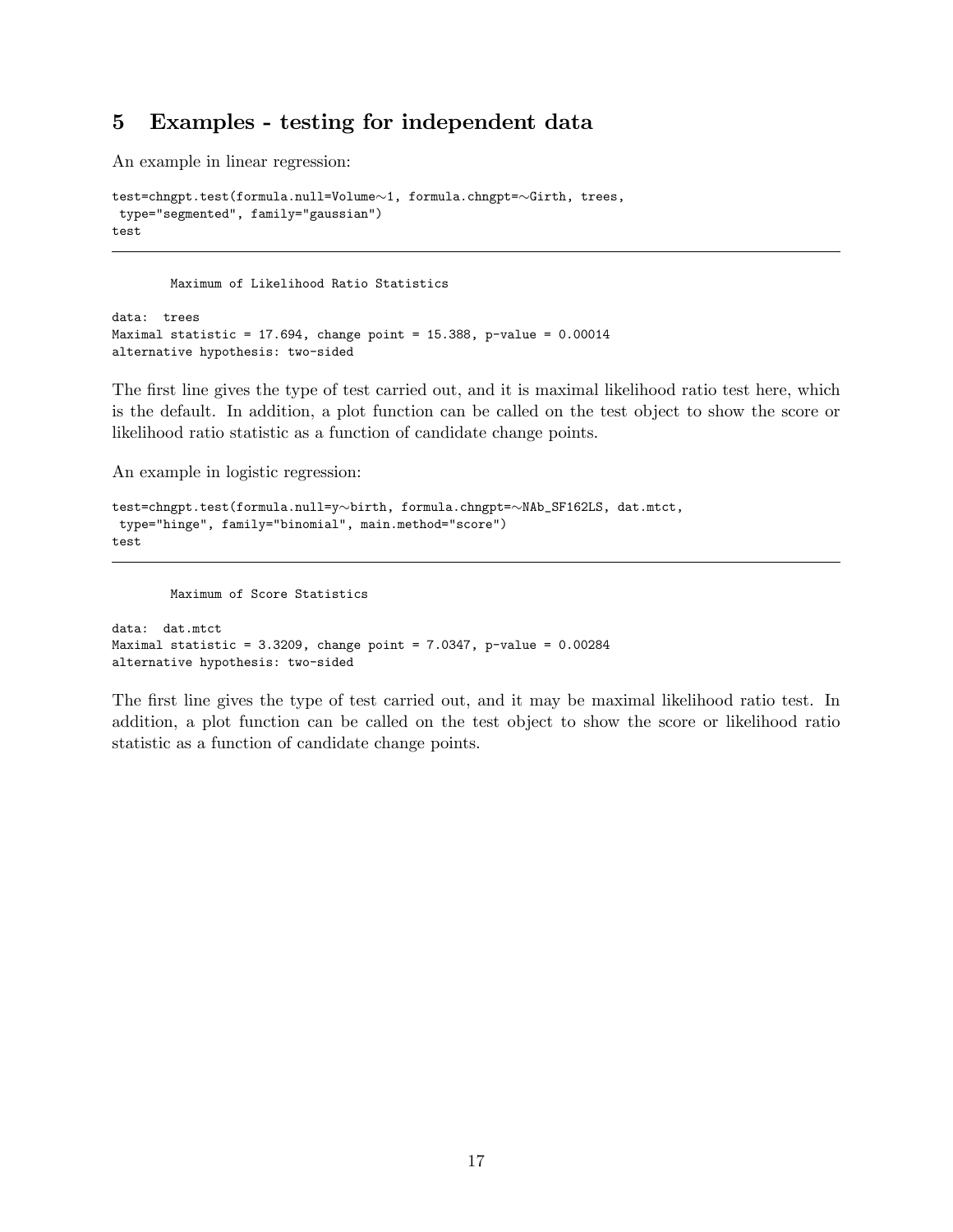# 6 Further considerations

### 6.1 Model choice

- The choice of threshold effects is typically through a combination of domain knowledge and modeling. One modeling approach is to first examine the relationship using local polynomial regression. A nice tool for that is the R package mgcv, which provides automatic smoothness estimation.
- To choose among the segmented, hinge, and upper hinge models formally, we can use Wald tests. For example, if the question is framed as choosing between segmented and hinge models, we can fit a segmented model and then look at the slope before threshold in the summary function output. If the estimate is not significantly different from  $0$ , then it is justifiable to Öt a hinge model. We can also look at the slope after threshold, which is not displayed as part of the summary function output, but can be obtained by calling lincomb (see example in Section [3.1.1\)](#page-6-0). If this estimate is not significantly different from 0, then it is justifiable to fit an upper hinge model.
	- ñ If the hinge or upper hinge model is reasonable, it is preferred over the segmented model because the model can be estimated with substantially higher precision [\(Fong et al.,](#page-19-4) [2017b;](#page-19-4) [Elder and Fong, 2019\)](#page-19-2).

### 6.2 Estimation methods

There are three types of search methods for finding the maximum likelihood estimator. Users generally do not need to worry about setting the argument, which is est.method, since the function chooses the most appropriate one by default. In the order of development, the three search methods are:

- grid search. The grid method is the most áexible, but also the most time-consuming.
- smooth approximation. The smooth approximation method [\(Fong et al., 2017a\)](#page-19-3) involves approximating the likelihood function with a differentiable function to allow gradient-based search; it is recommended when grid search is too slow and fast grid search is not available.
- fast grid. This is a new type of methods [\(Fong, 2019;](#page-19-6) [Elder and Fong, 2019;](#page-19-2) [Son and Fong,](#page-19-1) [2020\)](#page-19-1) that are super fast and gives exact solutions. The only downside is that it is only available for linear regression and independent data.

### 6.3 Confidence interval methods

- We recommend bootstrap confidence interval methods for all models. For linear models, this can be done very fast with fast grid search. For other models, this can take some time, but parallele processing with multiple cores help speed things up.
- $\bullet$  Robust analytical confidence interval methods were developed in [Fong et al.](#page-19-4) [\(2017b\)](#page-19-4). The disadvantage of this method is that it needs an auxiliary model fit.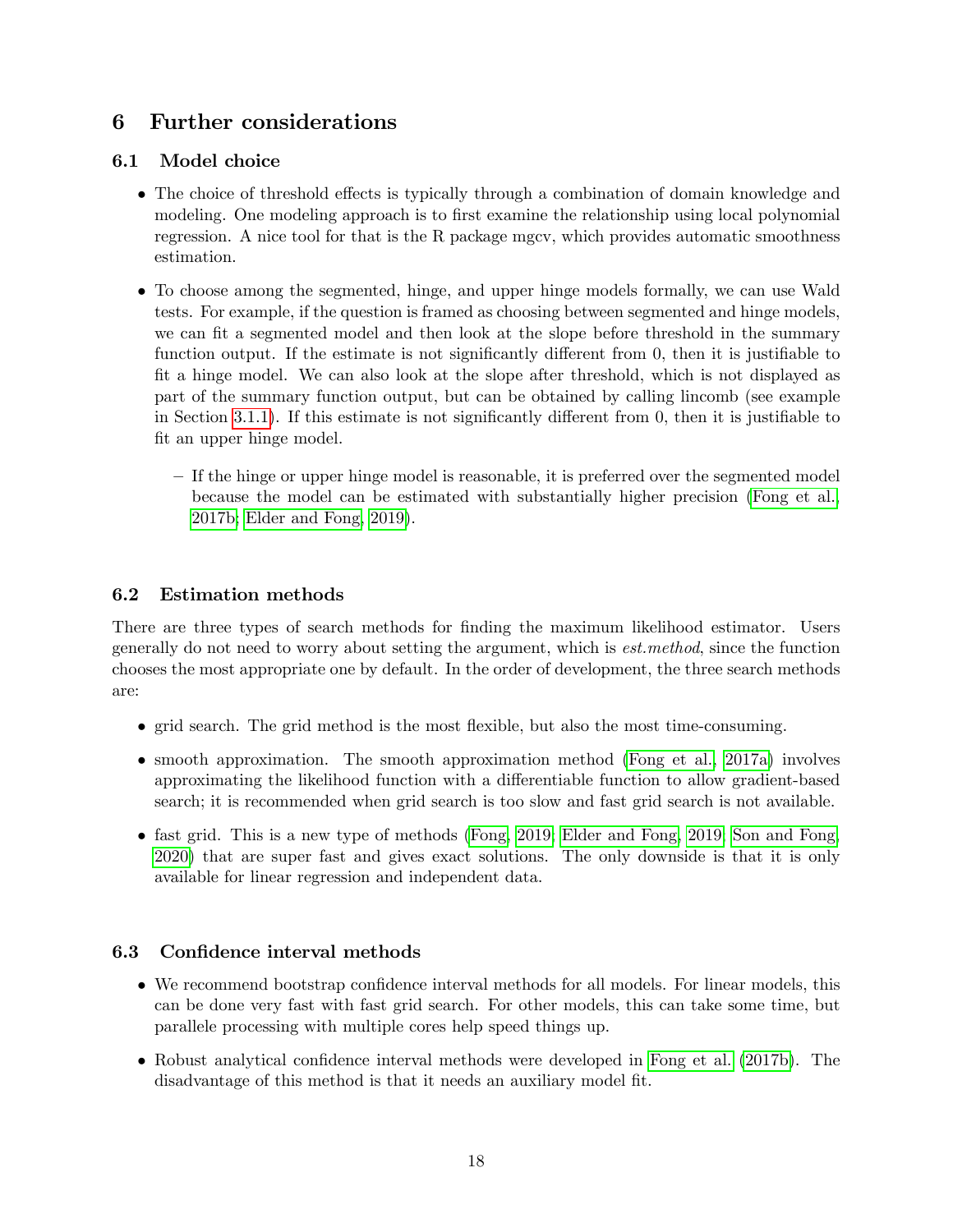## 6.4 Hypothesis testing

Hypothesis testing methods that are implemented in this package are described in [Fong et al.](#page-19-3) [\(2017a\)](#page-19-3) and [Fong et al.](#page-19-5) [\(2015\)](#page-19-5).